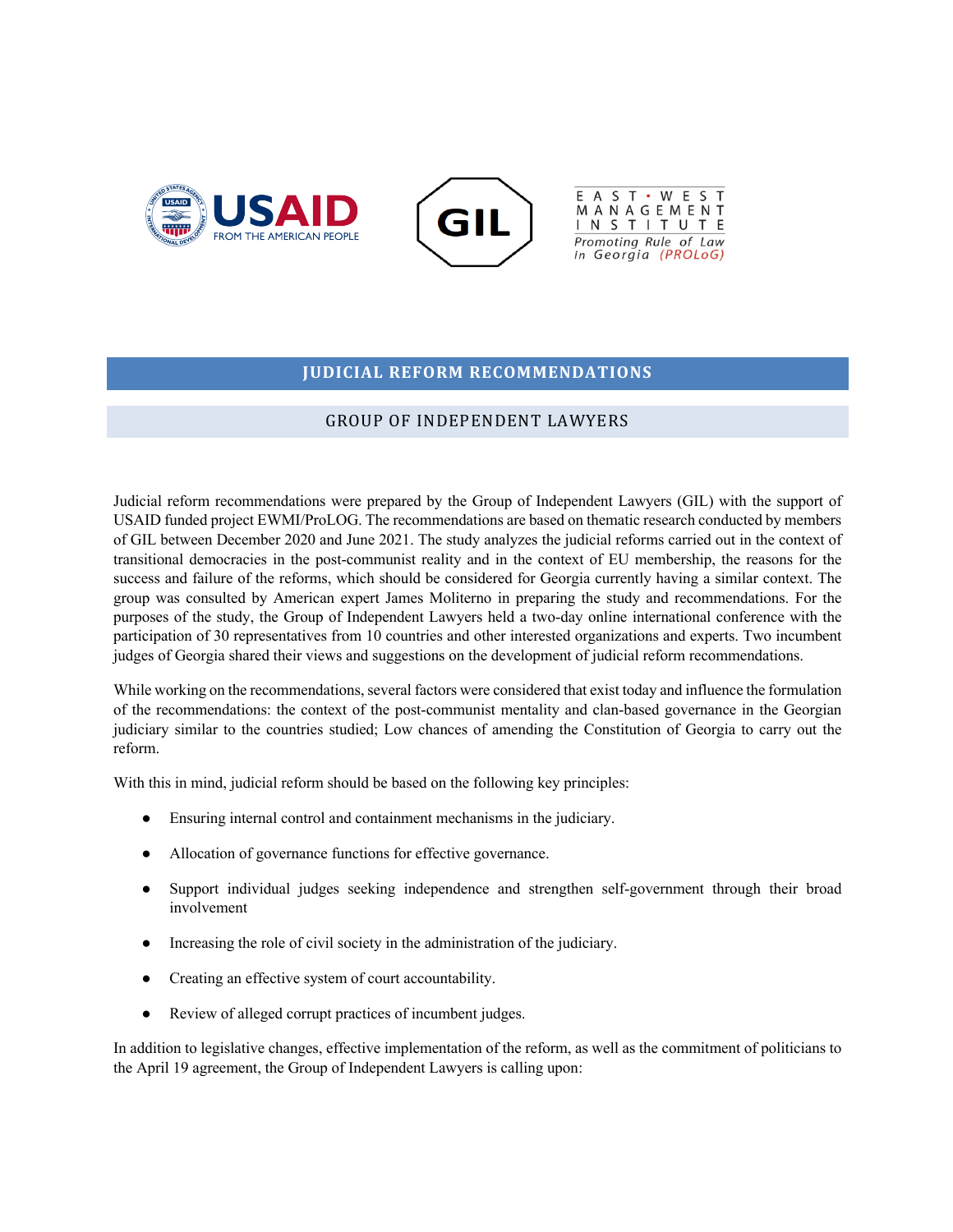● Georgian Parliament to adopt a resolution recognizing clan-based governance in the judiciary as a problem, which will be based on the results of the research conducted by the temporary commission created for the study of clan governance in the Parliament.

The Group of Independent Lawyers is also calling:

● international donor organizations to continue to support the rule of law projects that strengthen individual judges, rather than the influential group of judges and those close to them.

# **COURT REFORM RECOMMENDATIONS:**

**FOR THE PURPOSE OF SHARING POWER BETWEEN SELF-GOVERNMENT BODIES, INVOLVEMENT OF REGULAR JUDGES IN REAL SELF-GOVERNMENT AND PUBLIC INVOLVEMENT DESIGNED TO INCREASE JUDICIAL ACCOUNTABILITY:** 

### **1. RULES OF FORMATION OF HCOJ SHOULD BE CHANGED**

**Judicial members of HCOJ:** The system of quotas for court representation should be established for the position of 8 judge-members of the Council of Justice as follows: one member from the Supreme Court; one member from each of two appellate courts; Three members from courts of first instance in western Georgia; Two members from courts of first instance of Eastern Georgia.

Out of the 8 judicial members four shall be nominated by the Judges and four by the public. Members will be named by the panel on behalf of the community, based on consensus. The panel may include the Bar Association, a representative of the Civil Service Bureau, non-governmental organizations, members elected by the Conference of Judges (minority), representatives of international organizations with experience of working in the rule of law, a representative of the Public Defender, and one member nominated by the deans of law faculties.

*Alternative version: Each judge nominates himself/herself and a community council (composed of foreign experts) submits a report on the corrupt behavior/good faith of the judicial and non-judicial members<sup>1</sup>.* 

Procedure for electing judges to the Council of Justice<sup>2</sup>: Two weeks before the Conference, candidates wishing to serve in the Council must submit to the Administrative Committee a vision and a four-year program of activities (mission) in the Council, ways to implement it and time schedule. Updated biographical information (CV) about the candidate, motivation letter, emphasizing why the candidate considers himself/herself the most suitable for the Council membership. The list of candidates with attached documents should be posted on the website of the Council of Justice

<sup>1</sup> According to CCJE opinion n. 1, 2018, For the purpose of this Opinion, judicial corruption comprises dishonest, fraudulent or unethical conduct by a judge in order to acquire personal benefit or benefit for third parties, par. 9.

<sup>&</sup>lt;sup>2</sup> This procedure should also be extended by the Conference to the selection of judges for all self-governing bodies.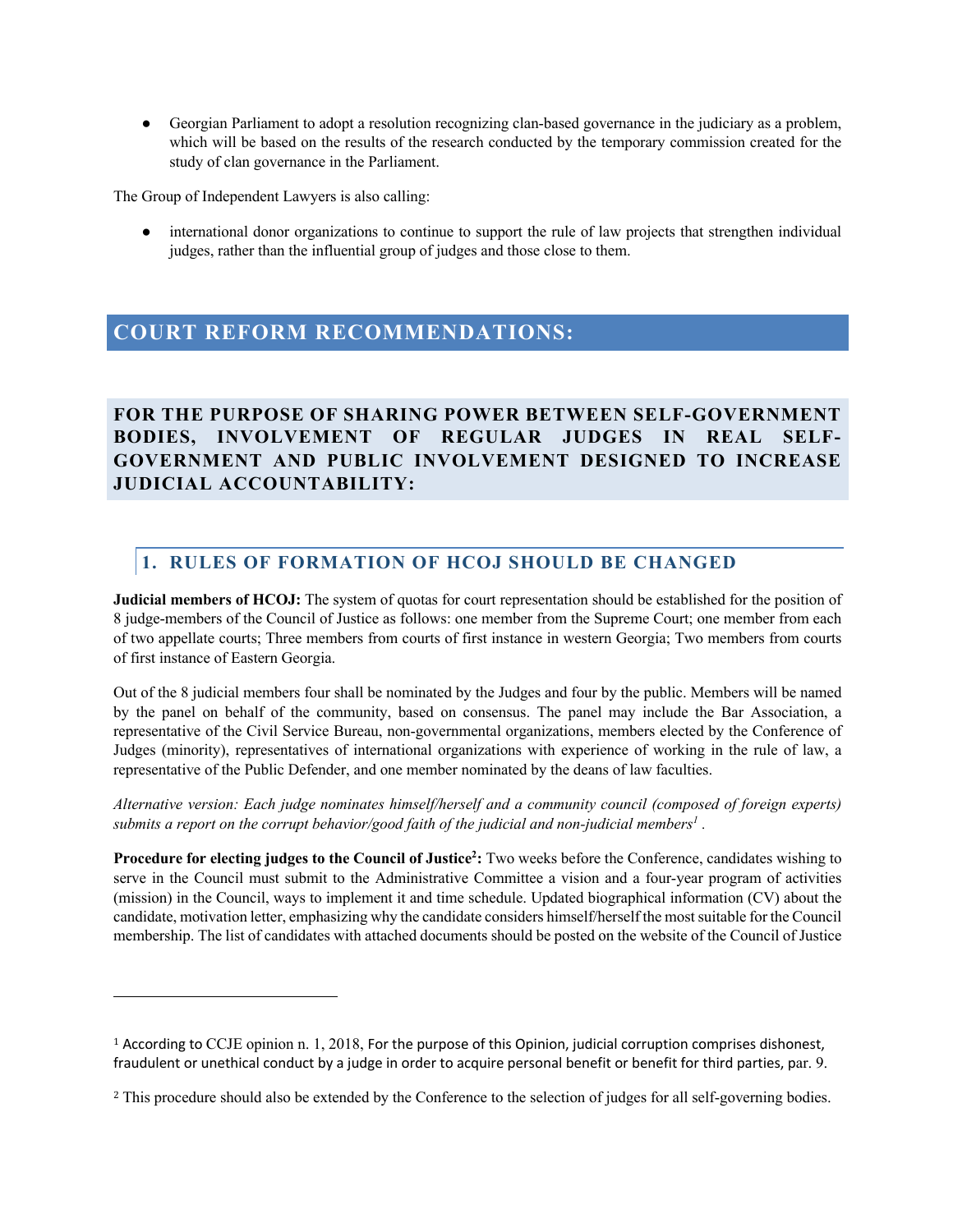and all courts, published in the media. A portal should be created for each candidate, where along with the documents submitted by the candidate, written opinions, documents and / or questions submitted by any person will be published.

Each candidate at the conference should be required to speak, present his or her program, provide an opinion on written materials received from the public, and answer questions.

The decision shall be taken by the Conference of judges by a majority of votes. In the event of a tie vote for several candidates, priority will be given to maintaining the gender balance of judges in the collegial body, subsequent consideration shall be given to years of judicial experience.

A member of the Council of Justice (other self-governing body) may not be a judge entrusted with administrative functions in court<sup>3</sup>, a member of the Administrative Committee, Disciplinary Board, the Independent Council of the High School of Justice, the Chairman of the Judicial Association or any person who held similar position for the last 8 years.

**Non-Judicial Members of the Council of Justice:** For the election of non-judicial members**,** MP's and the public should be allowed to ask questions to the candidates. This recommendation also fully addresses the process of appointing one member of the Council of Justice by the President.

In order to make the appointment of members less dependent on Parliamentary majority or coalition with a majority in Parliament, the right to nominate a non-judge candidate out of 5 members should be given as a quota to: a) the Bar Association; B) Deans of the accredited Faculties of Law, as a result of voting; C) the Public Defender; D) Nongovernmental organizations working in the field of justice, with at least 5 years of experience in pro-bono representation, having conducted at least three cases a year in a court of at least one instance. The relevant entity must nominate no more than three candidates in one place, among whom the final choice will be made by the Parliament. 4

The professional qualification of non-judicial members should be increased from 5 to 10 years. A non-judge member should not be restricted his / her professional activities.

## **2. DECENTRALIZATION OF FUNCTIONS OF HCOJ AND PUBLIC INVOLVEMENT INTO THE EXERCISE OF THE FUNCTIONS OF THE COUNCIL**

HCOJ should be relieved of the following functions:

- Election of a member of the Independent Council of the High School of Justice. The number of members of the Council should be reduced to five - 2 members elected by the Conference of Judges, 2 members elected by the Deans of Law Faculties, one non-judge member of the High Council of Justice should be identified by lot.
- The organization of the judicial examination shall be transferred to the Ministry of Education or the High School of Justice.
- The function of evaluating a candidate for a judge should be delegated to specialized commissions.
- The function of a disciplinary prosecution should be transferred to the Independent Inspector.

<sup>&</sup>lt;sup>3</sup> See below. the deliberative panel of judges

<sup>4</sup> This rule also applies to the election of a non-judicial member of the Disciplinary Board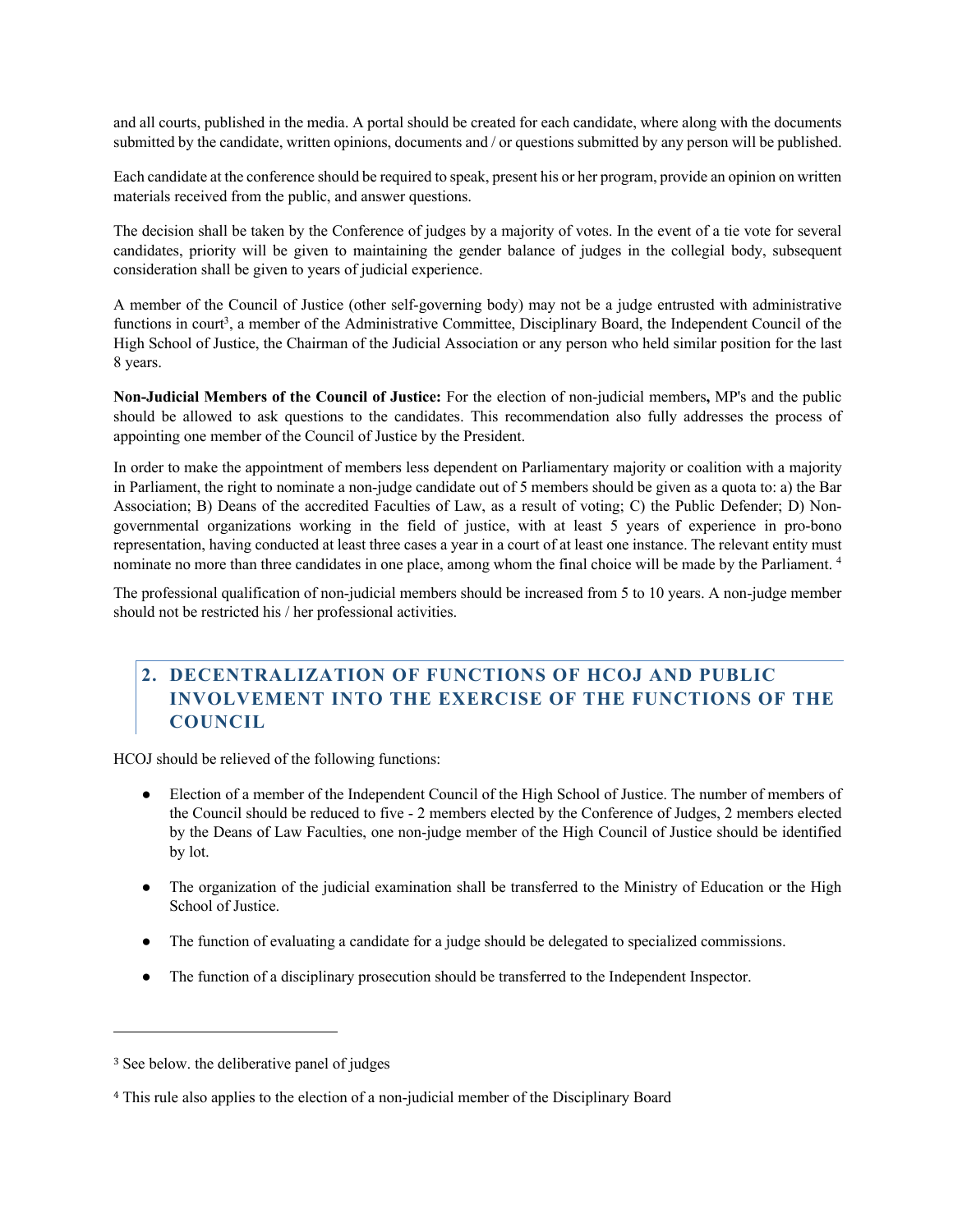The Council of Justice should decide on the following issues on a double 2/3 of votes - (2/3 of judges and ⅔ of nonjudges)<sup>5</sup>. Alternatively, it is possible to increase ⅔ quorum by 4/5 so that decisions are made by 12 votes out of 15 (instead of 10).

Decision-making by a qualified majority shall extend to all personnel related decisions and other key decisions, including:

- determination of the narrow specializations of judges and approval of the composition of judges in narrow specializations.
- the nomination of a candidate for the presidency of the Supreme Court.
- the promotion of judges.
- Election of the Chairman of the High Council of Justice.

## **3. ABOLISH THE INSTITUTION OF COURT CHAIRMAN AND CREATE DELIBERATIVE PANEL OF JUDGES**

The position of the chairperson, deputy chairperson of the court (panel, chamber) should be abolished. Instead, in courts where there are more than two judges, a deliberative panel of judges should be established for a period of 18 months. The sessions of the panel will be convened by the coordinating judge, whose functions will be assigned to the members of the panel on a rotating basis once every 6 months.

The number of members of the deliberative panel shall be determined by the number of specialized chambers (panels) in the courts. A member of the panel shall be elected from each chamber (to be determined by lot) on the principle that each subsequent lot shall be held among judges of a different sex. A judge holding any administrative position in the judiciary shall not participate in the casting of lots. In courts where there is no specialization, the composition of the deliberative panel shall be determined by three judges, on the principle that at least one member shall be of the opposite sex. In a court where there are three judges or less than three judges, all judges will serve in the deliberative panel.

The functions provided by law for a court chairperson should be delegated to a court manager (e.g. Appointment of the court security officers), the Chancellery (cases of intervention in the distribution system of cases), and the Coordinating Judge (review of cases of breach of order in the court building).

The deliberative panel has a representative function of the court. The manager is appointed to the position and dismissed by the Council of Justice upon the recommendation of the deliberative panel. The court manager is accountable to the deliberative panel and the coordinating judge. The assistant to the judge and the secretary are appointed by the deliberative panel on the recommendation of the relevant judge. The deliberative panel make decisions by a qualified majority on issues important to the relevant court (changes in the distribution of cases; rotation of judges; leave; establishment of a competition commission for court clerks.

### FOR THE PURPOSE OF INCREASING THE PUBLIC INVOLVMENT AND ENSURING THE **ENTRY OF JUDICIAL PERSONEL FROM OUTSIDE THE COURT SYSTEM:**

<sup>5</sup> Double 2/3 principle proposed by part of non-governmental organizations, Lelo faction in Parliament and USAID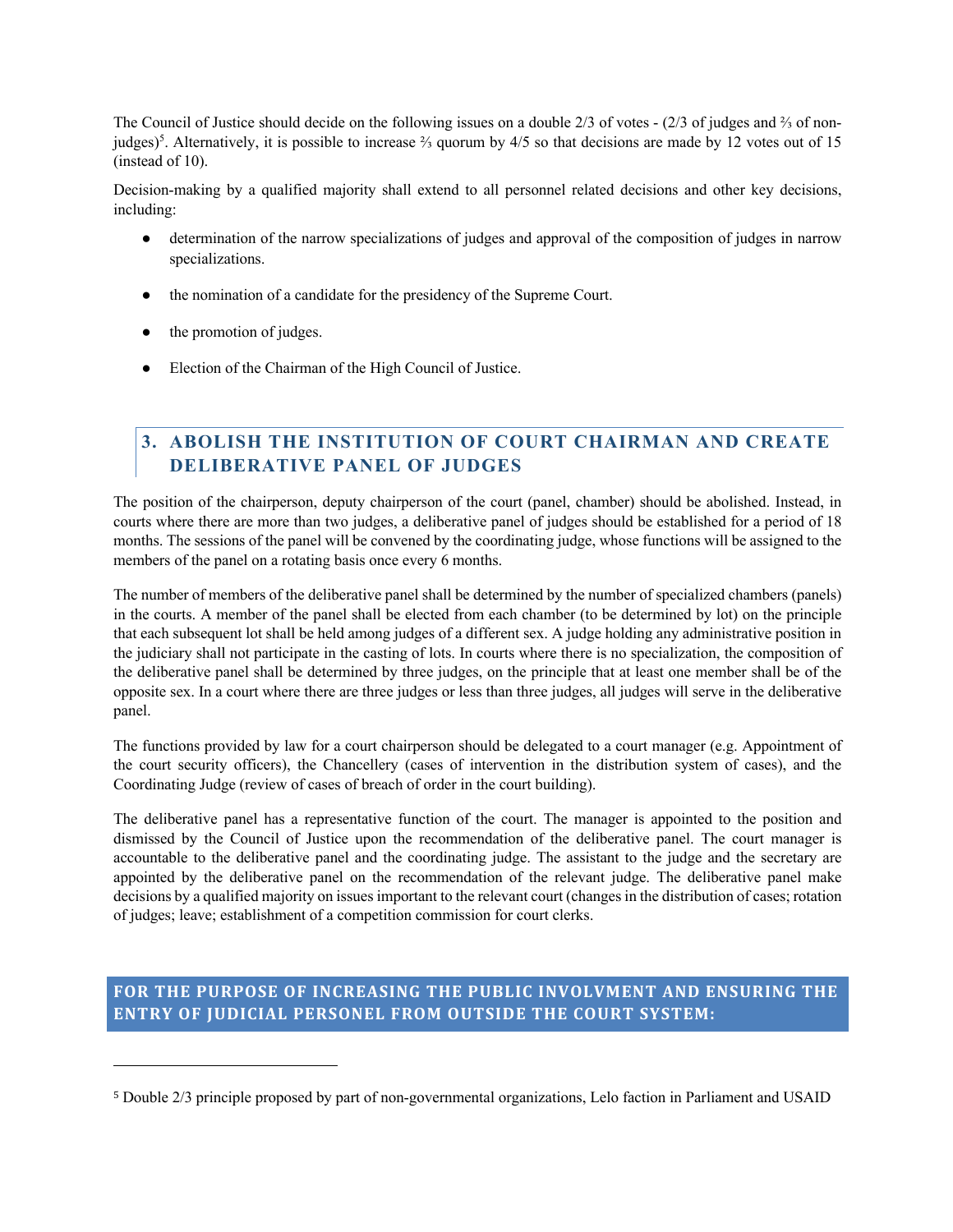# **4. EXPAND THE LIST OF PERSONS EXEMPTED FROM STUDY IN THE HIGH SCHOOL OF JUSTICE**

Expand the list of persons exempted from studying at the School of Justice. This precondition for appointment to the position of a judge should be abolished for all lawyers whose activities are related to participation in court proceedings. Determine the period of experience of such persons as a precondition for appointment as a judge.

## **5. INTRODUCE QUOTAS OF PERSONS TO BE RECRUITED FROM OUTSIDE THE COURT**

At least 30% of the total number of vacancies announced for each competition should be set aside for lawyers employed outside the judiciary.

## **6. CREATE JUDICIAL SELECTION COMMISSIONS**

increase the involvement of the public and specialists in the relevant field in the process of selecting a judge. Establish two special commissions, whose roles will be to assess the formal compliance of candidates and compliance with the established criteria. One commission will assess the professionalism of the judge, the other - the good faith. The commissions will be composed of representatives of the relevant specialized community and various professional circles (representatives of non-governmental organizations working in the field of justice, representatives of the Public Defender, representatives of academia in relevant fields, representatives of international and donor organizations). Judges will participate in the commissions, although they will not be in the majority. The written and reasoned assessments done by the commissions will be submitted to the High Council of Justice / Parliament for a decision on the appointment of a judge.

The principle of evaluation by special commissions should be applied to the promotion of judges. Vacancies for the appointment of judges in higher instances should be allocated not only for promotion from within the judiciary, but also for primary appointments.

Revise evaluation criteria and the methodology for examination of criteria should be defined by law<sup>6</sup>.

## **7. REVISE** THE DECISION-MAKING PROCEDURE FOR THE **APPOINTMENT OF A JUDGES**

Based on the results of the evaluation of the candidate by the special commissions and the points awarded, the High Council of Justice / Parliament should make a decision on the appointment / nomination of a judge. The appointing

<sup>6</sup> For detailed recommendations see Venice Commission Opinion on the Judicial System Act of Bulgaria, CDL-AD (2017) 018 https://www.venice.coe.int/webforms/documents/default.aspx is? pdffile = CDL-AD (2017) 018-e )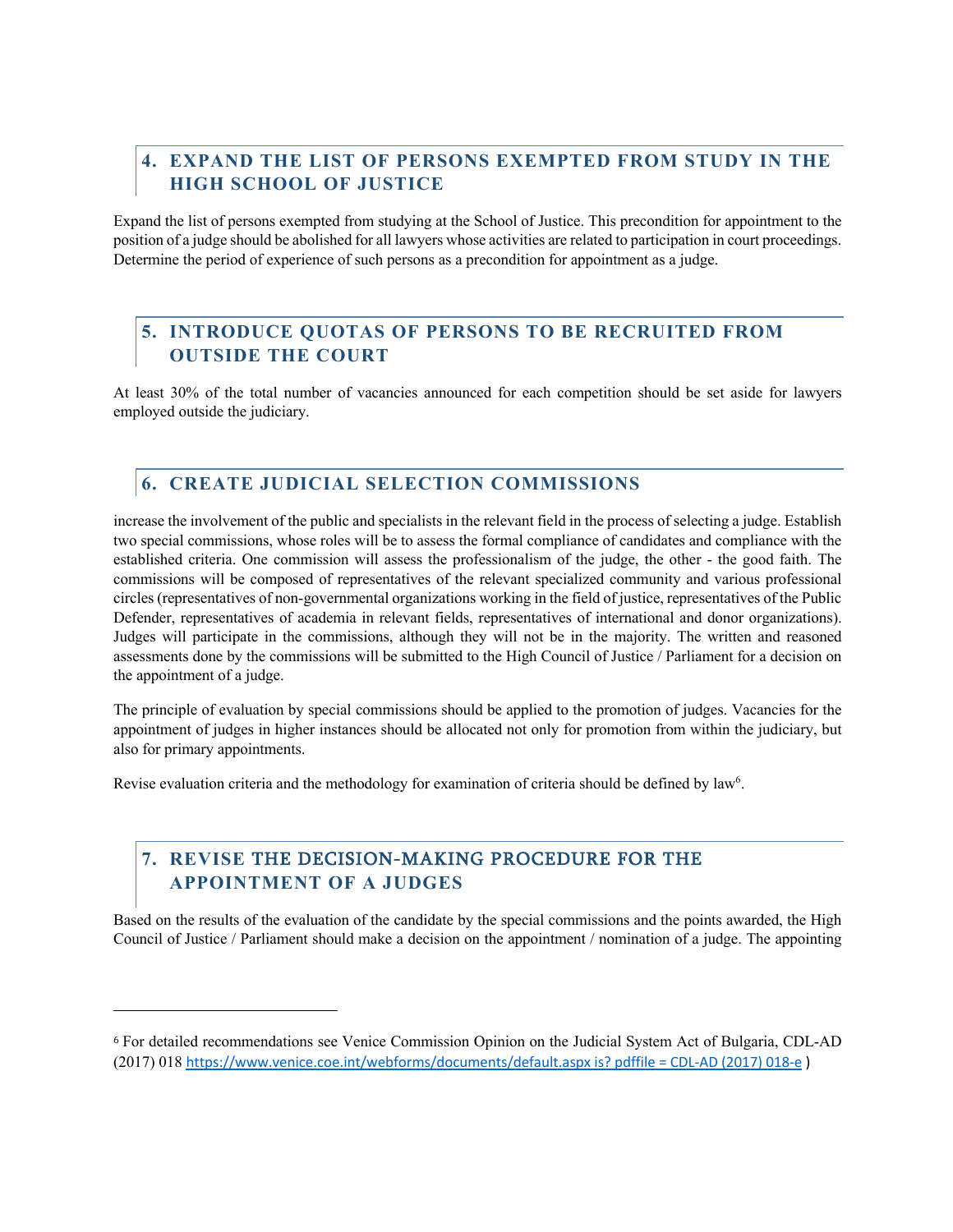authority shall appoint the candidate / candidates with the best results in the evaluation to the position of judge. The decision to overrule the results of the evaluation must be duly substantiated by the appointing authority.

#### FOR THE PURPOSE OF ENHANCING JUDICIAL ACCOUNTABILITY:

## 8. CREATE DISCIPLINARY SYSTEM WHICH WILL BE INDEPENDENT FROM THE HCOJ

The function of disciplinary prosecutor should be transferred from the High Council of Justice to an independent body, an independent inspector. Independent Inspector should be chosen by Parliament with 2/3 votes.

Disciplinary Board may take decision by 4 votes.

Investigative powers of the Independent Inspector should be increased. He/she should be given the right to summon and question witnesses who will be obliged to appear, also request documents from private agencies and appoint expert examination.

The decisions to impose disciplinary liability on a judge should be fully published.

The case delay as disciplinary violation should not be tied to the statutory deadlines but the reasonable hearing times, so that this disciplinary violation can be formulated in following way: "violation of reasonable times of hearing the case or case proceedings committed by the judge without valid excuse.

### FOR THE PURPOSE OF DETECTING CORRUPT BEHAVIOUR OF JUDGES AND **JUDICIAL CANDIDATES:**

#### **9. CREATE TEMPORARY ANTI-CORRUPTION COMMISSION**

Establish a temporary anti-corruption commission for judges and candidates nominated by international experts named by donor organizations working for the rule of law in Georgia. The term of office of the commission shall be 3 years. The Commission verifies:

- The legitimacy of the property of the current judges and candidates for judicial vacancies;
- The compliance of the lifestyle of the judge / candidate and his / her family members with the declared income;
- Compliance of the judge / candidate's lifestyle with the status of a judge;
- Informal connections of a judge and a candidate for judge with the political authorities;
- Cases of a judge influencing another judge, improper communication and / or attempts;
- Use of the position for personal gain or for the benefit or benefit of third parties.

The Commission shall issue a reasoned conclusion on the absence of corruption in the activities of a judge / candidate or on the dismissal of a judge, and in the case of a candidate, on the refusal to appoint him / her, which shall be sent